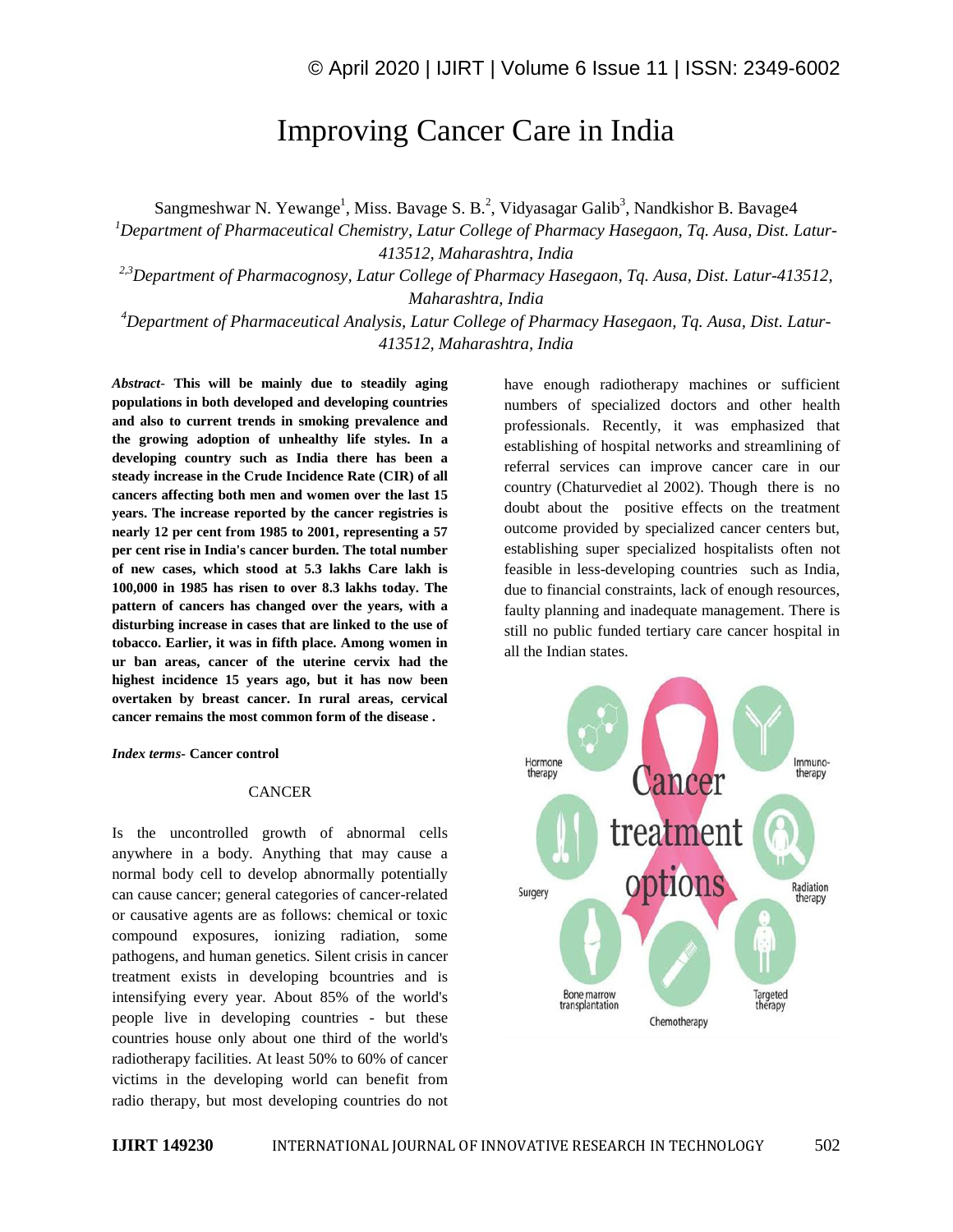

Based on children aged 14 or under surviving cancer for 10 years or more.

### DELAY IN DIAGNOSIS

Almost 75-80 per cent of patients have advanced disease (Stage 3-4) at the time of diagnosis 5. This has been attributed to the late presentation which in turn is due to low level of awareness in the population and among community physicians, lack of screening programmes, lack of diagnostic facilities locally and vast distances to travel to reach a major tertiary cancer centre, financial constraints and stigma associated with the diagnosis. The situation is even worse in rural areas (69% of total population) where patients and families have to travel a long distance to reach a tertiary care oncology centre. Lack of place to stay, long time taken for investigations, limited finances, language and cultural differences are also some of the limitations4. As per data from rural-based PBCRs, the incidence of cancer is low in rural India compared to urban PBC Rs2. Even the pattern of cancers in rural PBCRs is different compared to those in urban PBC Rs, suggesting a different policy/approach to adopt in rural areas.

One in people in **NSW will be** diagnosed by the age of 85



### INFRASTRUCTURE

One of the major reasons for not being able to implement screening programme in India has been lack of workforce - physicians, health workers, technical staff and pathologist to review pathological material. The preference of healthcare personnel to work in urban settings has also resulted in unequal distribution of healthcare centres and practitioners. Many tertiary care centres (not all) have a comprehensive team of professionals comprising medical, radiation and surgical oncologists, pain and palliative care experts and auxiliary services, for example, diagnostics and



In India and many other less-developing countries the bottle neck in health care is not lack of evidence that interventions are good. The bottle neck is in implementation. Moreover, majority of Indian cancer patients have late stage in curable disease when first diagnosed and many are not seen in a hospital (Pal 2002). Poor medical facilities and shortage of doctors as well as medicines is a feature of government hospitals. The worst affected are cancer patients from rural areas where they have to depend on rural private practitioners (RPP) and doctors practicing some form of alternative medicine. Several studies have shown that there is a marked reluctance to use free governmental health facilities even among the poorest section of the Indian society (Mather and Ramaiah 2002). At present in India, over half of the health budget is spent on secondary and tertiary curative services. However, better health outcome measures could be achieved by investing in preventive measures (Mather and Ramaiah 2002). Tobacco which kills an estimated 5 million people around the world very year faces the prospect of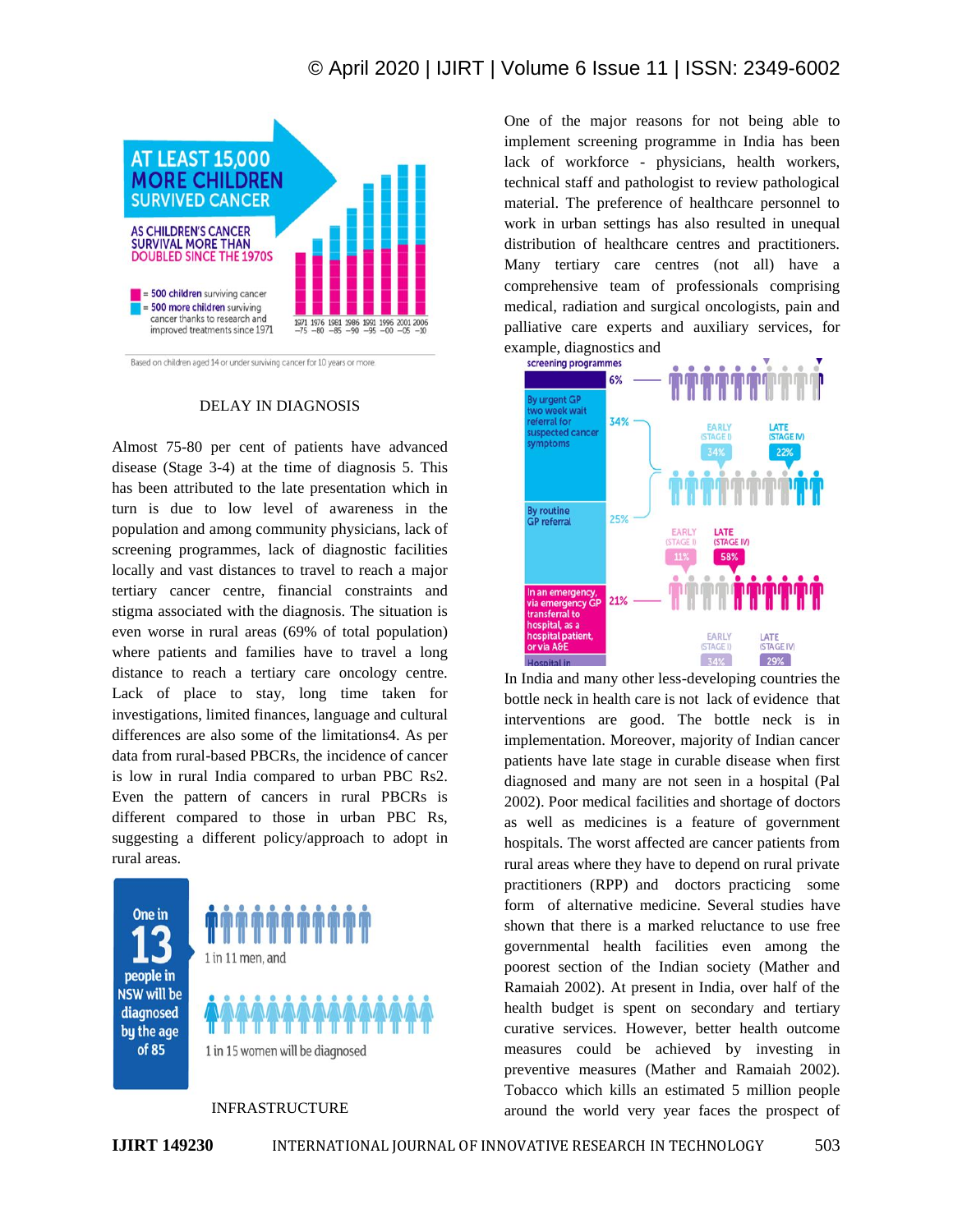stringent regulation on its use with the government deciding to ban its advertisement and curb sales. The Cigarettes and other Tobacco Products Act, which came into effect from May 1 has acquired a special meaning in the context of the World Health Organization finding that tobacco poses a greater threat to the developing countries where 60 percent of 5700 billion cigarettes are smoked every year (Roy 2004). Overall, tobacco-related disease is estimated to kill 2.8 million Indians annually.

# Colon Cancer At-A-Glance\*



## CLINICAL RESEARCH

Although a notable progress in this field has been made in the recent years, there is a need to develop proper clinical research environment. This includes exposing graduate and postgraduate medical students, community physicians and medical college teachers about translation clinical research, and developing adequate infrastructure. Indian pharmaceutical industry has made phenomenal growth in the field of generic molecules; they need to invest in the development of new molecules and India centric cancer research.

India has a large pool of individuals with genetic diversity (4000 anthropologically distinct groups and 22 languages)14. This provides an opportunity to study environmental influences on drug metabolism (such as smoking, alcohol and use of herbal medicine), variation in drug targets (for example, higher incidence of activating mutations of epidermal growth factor receptor in lung cancer in patients from Asia), and genetic polymorphism in drug-related genes. Indian population is unique in terms of genetics, culture, languages and food habits. Wellplanned genome-wide association studies may yield insights into disease aetiology and potential

responses to therapy14. In the era of precision medicine, it will be important to define risks or susceptibility of certain population or ethnic subgroups for high incidence of cancer seen in these areas16 and also from treatment point of view if these subgroups need dose modification or special precaution during the treatment. Translational studies involving imaging, pathology, gene expression profiling, sequencing, bioinformatics and detection of circulating tumour cells can be done in few centers, and then data generated can be evaluated for its translation at other centers.

For-profit insurers recently allowed in India targets the better-off section of the society with expensive packages but have little to offer to Indian's poor (Ranson 2001). More attention on should be paid to the innovative indigenous health insurance schemes that are helping to address the weakness in health care financing and provision. Governments in India are unable to cope with the magnitude of the problem. Prevention should therefore be given high priority.

### For every 100 people in the population...